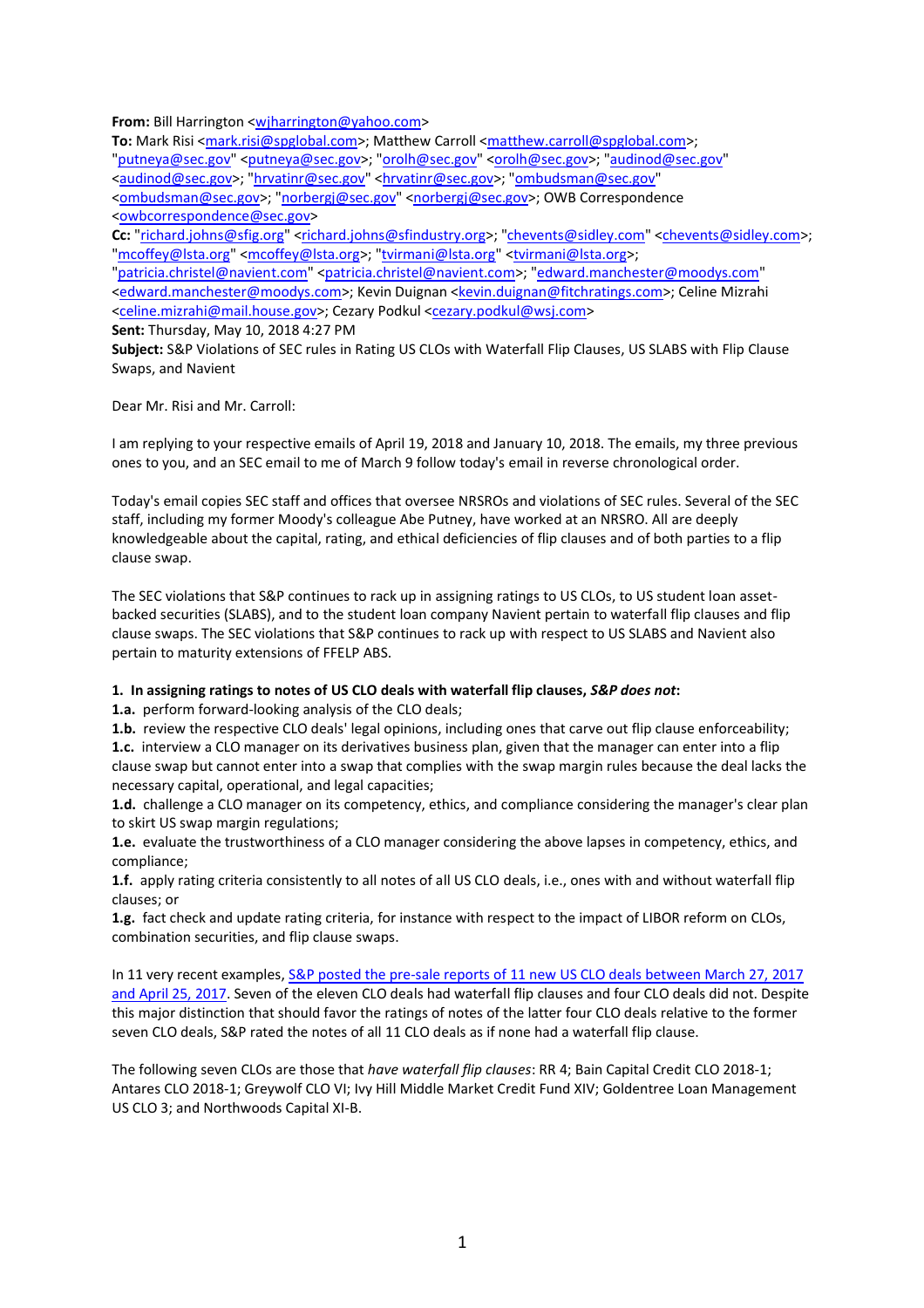The following four CLOs are those that *do not have waterfall flip clauses*: Chenango Park CLO; Woodmont 2018-4 Trust; Benefit Street Partners CLO V-B; and Neuberger Berman Loan Advisers CLO 28.

My email of February 28 and Mr. Risi's response of April 19 referenced a twelfth CLO deal, ZAIS CLO 8 Ltd. S&P posted a pre-sale report on ZAIS CLO 8 Ltd on February 13. As with the seven CLO deals above, ZAIS CLO 8 Ltd. has a waterfall flip clause but lacks the capital, operational, and legal capacities to comply with the swap margin rules.

(Like Abe Putney, ZAIS Group President and CEO Dan Curry is deeply knowledgeable about the capital, rating, and ethical deficiencies of waterfall flip clauses and of both parties to a flip clause swap. Dan and I examined flip clause swaps and flip clause swap providers at Moody's Investors Service from 1999 to 2007. For an itemization and evaluation of our flip clause collaboration, please see my [Comment on SEC Roundtable for](https://www.sec.gov/comments/4-661/4661-28.pdf)  [Asset-Backed Securities](https://www.sec.gov/comments/4-661/4661-28.pdf) of June 3, 2013, HTML pages 18-37. Dan also directed the waterfall flip clause practice and the flip clause swap practice at the NRSRO DBRS, where he was President and then CEO from 2008 to 2016.)

Mr. Risi's response of April 19 -- "margin posting was not an analytical consideration when issuing our ratings" -- corroborates my point that S&P intentionally ignores US regulations so as to inflate the ratings of all notes from CLO deals that closed on or after March 1, 2017 with a waterfall flip clause.

A 2017 S&P criteria report that addresses the US swap margin rules provides still more corroboration. According to the criteria, the swap margin rules have voided waterfall flip clauses since March 1, 2017. See the S&P criteria "Special-Purpose Vehicle Margin Requirements for Swaps--Methodologies and Assumptions" (October 10, 2017), paragraph 35. "Under regulatory margin requirements, where applicable, we understand that these subordination provisions may no longer be available to the SPV."

## **In other words, S&P should not have rated any CLO or other ABS from a deal with a waterfall flip clause that closed on or after March 1, 2017.**

Lastly, another of Mr. Risi's responses -- "If the ZAIS issuer were to enter into a [flip clause] swap, it would be at that time that we would apply our relevant criteria to assess any impact such a [flip clause] swap would have on our outstanding ratings" -- recalls pre-crisis rating practices, ones that:

-- assigned AAA ratings to RMBS, CDOs, and other ABS of deals with obviously faulty components; and -- obligated S&P to settle with the US Department of Justice and state attorneys general for amounts in excess of USD 1.3 billion in early 2015.

Does the S&P policy that Mr. Risi advocates -- "rate CLOs today and examine them tomorrow or some other day" -- apply only to a US CLO deal with waterfall flip clauses? Or does S&P assign AAA ratings to senior notes of a CLO deal that can purchase any asset -- e.g., liar loan, inverse floater, or foreign currency equity - provided that the purchase is deferred until after closing? Apparently, S&P employs the practice of "rate CLOs today and examine them tomorrow or some other day" in all instances, including major ones such as the transition from LIBOR.

#### **Please see the following presentation by the Loan Syndications and Trading Association (LSTA) entitled "LIBOR and the Loan Market" of April 24,**

**2018.** [https://www.lsta.org/uploads/DocumentModel/3523/file/libor-in-the-loan-market\\_042418.pdf.](https://www.lsta.org/uploads/DocumentModel/3523/file/libor-in-the-loan-market_042418.pdf.) The presentation is highly germane to the ratings of CLOs, combination securities, and flip clause swaps.

**Ms. Meredith Coffey, LSTA EVP of Research and Regulation, described the LIBOR transition as a gargantuan one for which the CLO industry is not remotely prepared in a webinar entitled "End of the (Loan Regulatory) World As We Know It? of May 9.**

[https://www.lsta.org/events-and-education/calendar-of-events/event-details/2018-05-09-end-of-the-loan](https://www.lsta.org/events-and-education/calendar-of-events/event-details/2018-05-09-end-of-the-loan-regulatory-world-as-we-know-it)[regulatory-world-as-we-know-it](https://www.lsta.org/events-and-education/calendar-of-events/event-details/2018-05-09-end-of-the-loan-regulatory-world-as-we-know-it)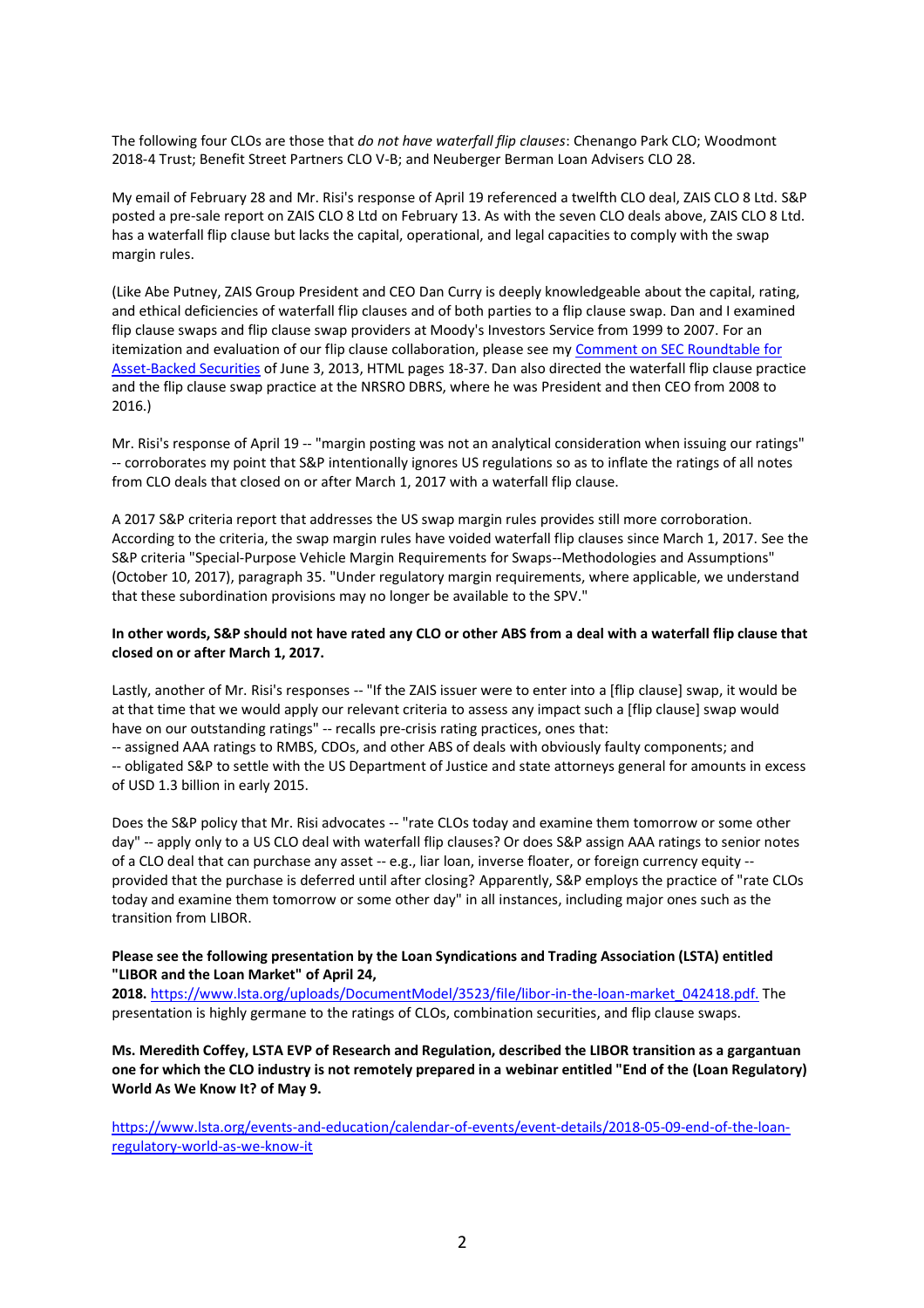**(Unfortunately, the webinar/CLE session prevented participants such as me from asking about the impact of the LIBOR transition on CLOs, combination securities, and flip clause swaps. As this impaired the learning content of the CLE session for all participants, I am petitioning the MCLE to withhold credit.)**

# **2. In assigning ratings to notes of US SLABS deals with flip clause swaps,** *S&P does not***:**

**2.a.** perform forward looking analysis of "replacement" assumptions;

**2.b.** review legal opinions, including ones that address flip clause enforceability;

**2.c.** fact check rating criteria;

**2.d.** update rating criteria in a timely manner; for instance with respect to the impact of the LIBOR transition on US SLABS and flip clause swaps;

**2.e.** cross-check the respective rating models of SLABS deals with flip clause swaps, of flip clause swap counterparties, and of sovereigns that backstop counterparties;

**2.f.** independently examine regulatory developments regarding flip clause swaps such as the swap margin rules and the CFTC Letter No. 17-52 of October 27, 2017; or

**2.g.** apply criteria consistently to all US SLABS, i.e., ones of deals that have flip clause swaps and the remaining SLABS of deals that do not have flip clause swaps.

## **2. (cont). Additionally, in assigning ratings to FFELP SLABS with legal final maturities of 2045, 2065, or even 2085,** *S&P does not:*

**2.h.** examine the impact on legacy FFELP SLABS from multi-decade maturity extensions;

**2.i.** cross-check and impose consistency on the multi-decade rating assumptions of both new and legacy FFELP SLABS with long-dated maturities, of the respective below-investment grade servicers, and of US government reimbursements of individual borrower defaults; or

**2.j.** apply criteria consistently to all US FFELP SLABS, i.e., ones with and without legal final maturities that extend as far as 2085.

Today's email again cites the S&P criteria "Special-Purpose Vehicle Margin Requirements for Swaps-- Methodologies and Assumptions" (October 10, 2017) as a prime example of S&P failure to either fact check rating criteria or update them in a timely manner.

**In the first and overarching instance of failure to update rating criteria in a timely way**, S&P posted the criteria on October 10, 2017, which is almost two years after the prudential regulators adopted swap margin rules in October 2015 and 20 months after the CFTC adopted a complementary and nearly identical set of swap margin rules in December 2015.

Other observations on the criteria, as well as several corrections to errors contained therein, are noted below in order of appearance in the criteria (as indicated by paragraph number in parenthesis.)

**WJH Correction to S&P Error 1 (Paragraph 3):** Margin requirements apply to all SPVs in US structured finance transactions that entered into a swap contract on or after March 1, 2017. US regulators retained the *cutoff date* of March 1, 2017, which determines whether a swap is new or legacy, when extending the *compliance date* forward by six months to September 1, 2017.

**WJH Correction to S&P Error 2 (Paragraph 3):** SPVs that are subsidiaries of captive finance companies do NOT benefit from an exemption to the swap margin requirements.

# S&P may verify this correction by reading the CFTC Letter No. 17-52 of October 27, 2017.

[https://www.cftc.gov/sites/default/files/idc/groups/public/@lrlettergeneral/documents/letter/17-](https://www.cftc.gov/sites/default/files/idc/groups/public/@lrlettergeneral/documents/letter/17-52.pdf) [52.pdf.](https://www.cftc.gov/sites/default/files/idc/groups/public/@lrlettergeneral/documents/letter/17-52.pdf) Footnote 1 lists the subsidiary of a finance company in the auto sector as having requested no-action relief from the margin requirements. *"Orient Corporation, Request for No-Action Relief from CFTC Regulations 23.152-161 in Connection with OSCAR US Funding Trust, et al. (July 13, 2017)."* Footnote 3 provides additional information. "See Moody's places four auto loan ABS under review for downgrade after updating its approach to counterparty risks (July 27, 2017), available at[: https://www.moodys.com/research/Moodys-places-four](https://www.moodys.com/research/Moodys-places-four-autoloan-ABS-under-review-for-downgrade--PR_370302,)[autoloan-ABS-under-review-for-downgrade--PR\\_370302,"](https://www.moodys.com/research/Moodys-places-four-autoloan-ABS-under-review-for-downgrade--PR_370302,) Lastly, the CFTC letter mentions no exemptions to the swap margin rules for any type of SPV, including one that is a subsidiary of a captive finance company.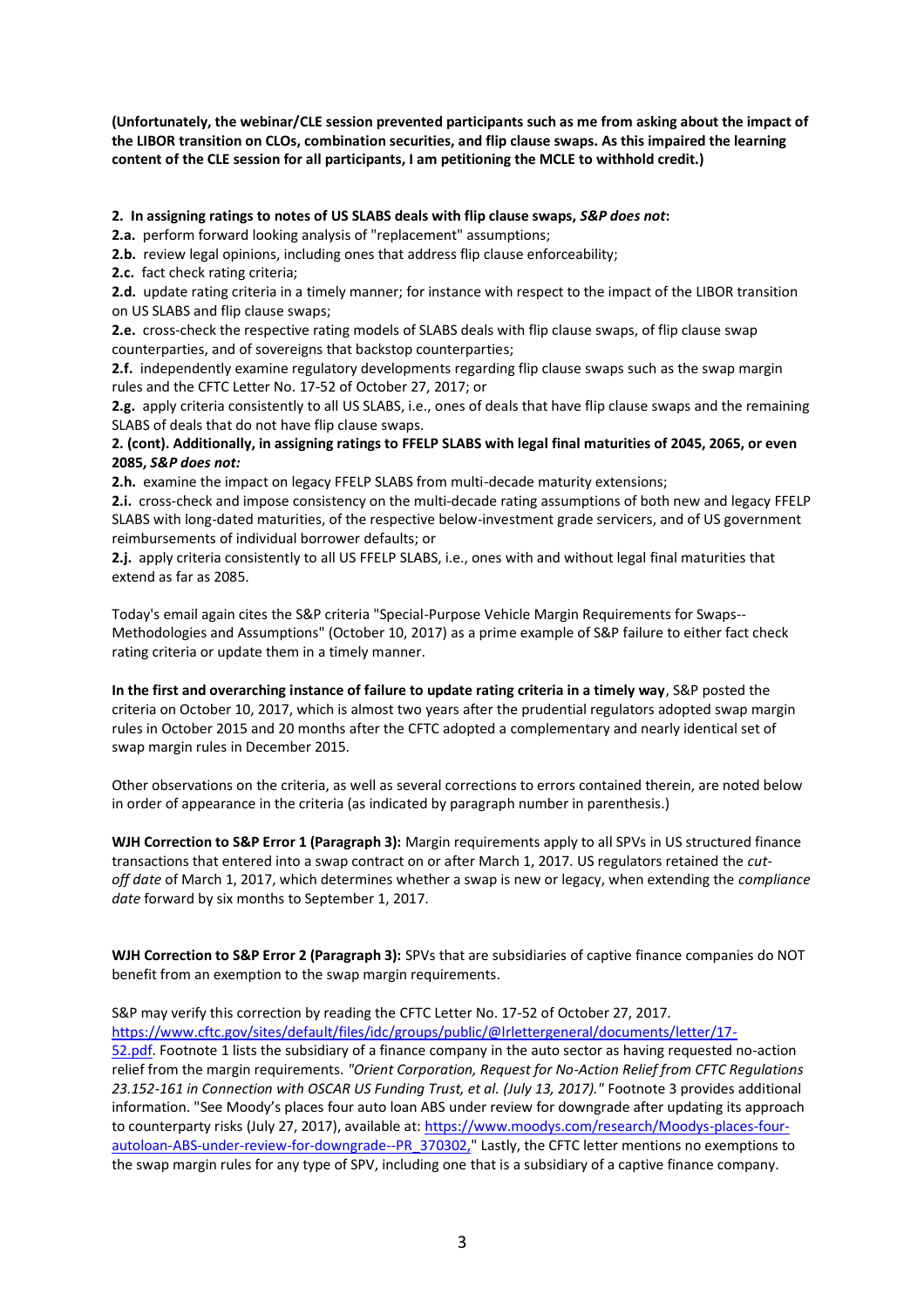The CFTC Letter No. 17-52 makes no mention of exemptions to the swap margin rules for SPV entities because no such exemptions exist. I reported this information*, namely that the subsidiaries of captive finance companies did NOT benefit from an exemption to the swap margin requirements*, in several *Debtwire ABS* articles in 2016. I shared these articles with S&P staff on multiple occasions in 2016.

Following is an excerpt from my article "Margin posting: swaps increase ABS issuance costs by 1%, 3%, 7%...of deal size" of May 16, 2016. The Structured Finance Industry Group "was prescient in listing vehicles and equipment finance with other ABS sectors that might be subject to the swap margin rules. In fact, auto and equipment ABS are subject to the rules, as reported (see article ["Auto ABS still part of the margin-posting pack; road diverges ahead?"], 4 April). II There has been a widespread misconception that a parallel exemption in the swap margin rules that benefits 'captive finance companies' such as some auto and equipment finance companies also applies to their ABS vehicles. However, no such exemption exists, at least not yet. If the captive finance companies wish to clarify whether or not their ABS vehicles will be exempted from the swap margin rule, 'they can make a request' along those lines to the applicable regulator, according to a source familiar."

**WJH Observation of S&P Failure to Update Criteria in a Timely Manner (Paragraph 6):** Prior to October 10, 2017, S&P had last updated the SPV swap criteria four years earlier in 2013. The four-year interval in updating the criteria ignored the prudential regulators having adopted swap margin rules in October 2015 and the CFTC having adopted a complementary and nearly identical set of swap margin rules in December 2015.

**WJH Correction to S&P Error 3 (Paragraphs 7-22):** An SPV may also fund margin posting by securitizing additional assets or holding more cash. Either choice would allow the SPV to lessen reliance on a liquidity provider, or even dispense with one altogether.

**WJH Correction to S&P Error 4 (Paragraphs 30-31 and 34-35):** Flip clause swaps are zero sum contracts that enable both the originator of an ABS deal and counterparty to under-capitalize the respective exposures. Flip clause swaps are an original and uncured sin of the ABS industry. As evidence, flip clause swaps were integral components of the ABS that ushered in the financial crisis and either failed during it or would have done so but for huge amounts of taxpayer support. S&P should already have downgraded all ABS of deals with flip clause swaps, including SLABS deals with flip clause swaps, to reflect the respective under-capitalization of each such ABS.

**WJH Observation of S&P Failure to Update Criteria in a Timely Manner (Paragraph 33):** ABS of deals that comply with the swap margin rules should have higher ratings than ABS of legacy deals that are party to flip clause swaps, because the former ABS have much less counterparty exposure than the latter. A counterparty to a swap that complies with the swap margin rules exchanges daily margin with a deal from the outset. In contrast, counterparties to flip clause swaps often avoid posting margin to deals.

**WJH Correction to S&P Error 5 (Paragraph 35):** The "replacement" assumption is another original sin of the ABS industry. S&P has first-hand knowledge of the limited instances in which a downgraded counterparty has replaced itself and the much larger number of instances in which a downgraded counterparty has not replaced itself. Moreover, the combination of a waterfall flip clause and replacement assumption negatively reinforces both provisions in a downward spiral. For instance, the higher the likelihood that a flip clause will be upheld, the lower the likelihood that a new counterparty will agree to replace a downgraded one. In the US, a recent ruling in a Lehman appeal -- [Lehman Brothers Special Financing Inc. vs. Bank of America National Association,](https://dlbjbjzgnk95t.cloudfront.net/1022000/1022435/https-ecf-nysd-uscourts-gov-doc1-127122046923.pdf)  [et al. \(In re: Lehman Brothers Holding Inc\), 2018](https://dlbjbjzgnk95t.cloudfront.net/1022000/1022435/https-ecf-nysd-uscourts-gov-doc1-127122046923.pdf) -- may produce just this outcome. S&P should already have downgraded all ABS of deals with flip clause swaps that have replacement provisions, including all SLABS of deals with flip clause swaps that have replacement provisions, to reflect the respective under-capitalization of each such ABS.

**WJH Correction to S&P Error 6 (Paragraph 36):** The US swap margin rules apply to any swap with an SPV that was either entered into or amended on or after March 1, 2017. I first reported that legacy swaps that were amended on or after March 1 2017 became immediately subject to the swap margin rules in a *Debtwire ABS* article of August 12, 2016. The article "Existing [ABS swaps also caught in swap margin net"](https://www.debtwire.com/info/existing-abs-swaps-also-caught-swap-margin-net-%E2%80%94-analysis) is one of the several that I shared with S&P analysts on multiple occasions in 2016.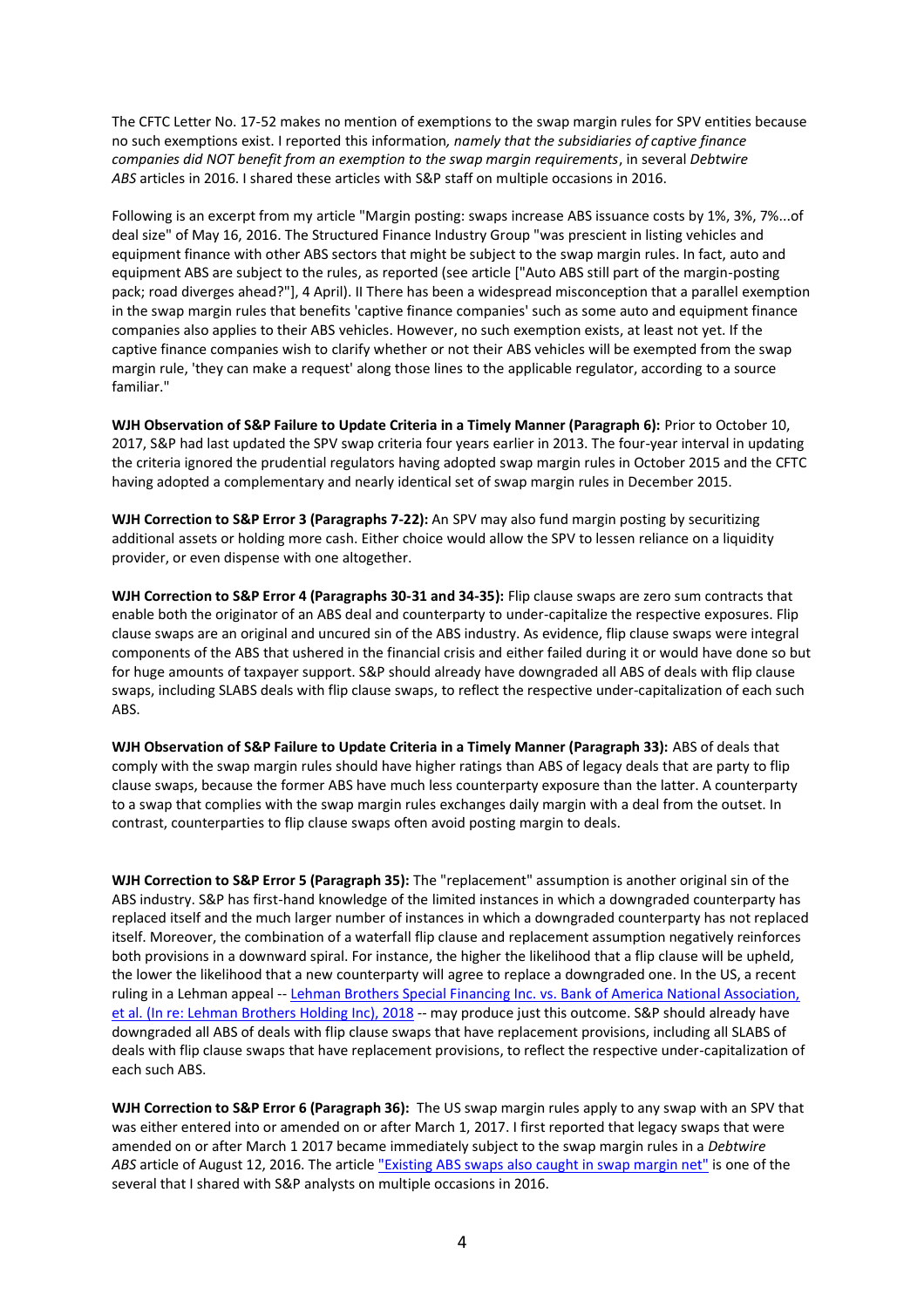**WJH Observation of S&P Failure to Apply Criteria Consistently to all US SLABS, i.e., Ones of Deals With and Without Flip Clause Swaps.** The above corrections corroborate the point that US SLABS of deals that are not party to a flip clause swap, such as many Navient private and FFELP SLABS deals, should have uniformly higher ratings than otherwise similar US SLABS of deals that are party to a flip clause swap, such as 28 Navient private SLABS deals and 11 Navient FFELP SLABS deals. My submission to the CFTC [31 Misrepresentations in CFTC](http://www.wikirating.org/data/other/20180203_Harrington_J_William_31_Misrepresentations_in_CFTC%20_Letter_No_17-52.pdf)  [Letter No 17-52](http://www.wikirating.org/data/other/20180203_Harrington_J_William_31_Misrepresentations_in_CFTC%20_Letter_No_17-52.pdf) of February 2 lists 43 SLABS deals with a flip clause swap on pages 2-4.

**WJH Observation of S&P Failure to Apply Criteria Consistently to all US FFELP SLABS, i.e., Ones With and Without Legal Final Maturities of 2045, 2065, or Even 2085.** My CFTC submission of February 2 also lists 50 FFELP SLABS of 31 deals for which Navient effectuated extensions of final maturities by 30, 40 or even 60 years. See pages 30-33. Moreover, all new FFELP SLABS deals that closed after January 1, 2016 have similarly long legal final maturities. All SLABS, both new and legacy, with legal final maturities of 2045 or later should have lower ratings, given the unreliability of multi-decade assumptions such as the ongoing viability of Navient and other below-investment grade servicers, and the transition from LIBOR.

**WJH Observation of S&P Failure to Cross-Check Rating Models for Navient-Sponsored SLABS.** Navient has reported erroneous counterparty information in the monthly remittance reports of some SLABS deals since the respective closings 15 years ago in 2003. Has S&P used the same erroneous information that Moody's described in the following rating announcements of March 28 and April 10, respectively?

[Rating Action: Moody's reviews for downgrade three classes of notes from two SLM student loan ABS](https://www.moodys.com/research/Moodys-reviews-for-downgrade-three-classes-of-notes-from-two--PR_381201)  [securitizations 28 Mar 2018](https://www.moodys.com/research/Moodys-reviews-for-downgrade-three-classes-of-notes-from-two--PR_381201) "Today's rating actions are prompted by Moody's identification of a potential error in the analysis used in prior rating actions. Previous analyses had used the Aa2 rating of CDC Ixis's guaranteed senior unsecured debt when assessing the currency swap counterparty of the transactions. CDC Ixis Capital Markets was the original swap counterparty for these transactions. Servicer reports for the transactions, including the most recent reports, indicate that CDC Ixis Capital Markets has remained as the swap counterparty for the transactions. However, through a series of mergers and acquisitions starting in 2004, CDC Ixis and its successors are now known as Natixis, A1(cr), and the servicer has confirmed that Natixis is the current swap counterparty for the transactions. II Moody's has been advised by Navient that there may be guarantees associated with the swaps or the swap counterparty that would decrease the probability of default by the counterparty, and therefore decrease the risk of the transactions becoming unhedged. During the review period, Moody's will investigate this issue and consider any relevant information provided by Navient."

[Rating Action: Moody's downgrades 4 classes of notes from two FFELP student loan ABS securitizations 10 Apr](https://www.moodys.com/research/Moodys-downgrades-4-classes-of-notes-from-two-FFELP-student--PR_382038)  [2018](https://www.moodys.com/research/Moodys-downgrades-4-classes-of-notes-from-two-FFELP-student--PR_382038) "Moody's could downgrade the ratings if Moody's could not obtain the proof of guarantee on the affected swaps or the swap counterparty [Barclays, which Moody's recently downgraded]."

## **3. In assigning ratings to Navient,** *S&P does not:*

**3.a.** perform forward-looking analysis of "replacement" assumptions on the Navient residual valuations of SLABS deals with flip clause swaps;

**3.b.** review legal opinions, including ones that address flip clause enforceability, in Navient-sponsored SLABS deals with flip clause swaps;

**3.c.** evaluate Navient residual valuations of SLABS deals under the two possible outcomes that an activated flip clause is and is not upheld;

**3.d.** haircut Navient residual valuations of SLABS deals to incorporate flip clause data from the Lehman bankruptcy case, namely that litigation, which costs time and money, can extend for ten or more years; **3.e.** fact check rating criteria;

**3.f.** update rating criteria in a timely manner; for instance with respect to the impact of the LIBOR transition on flip clause swaps, US SLABS, and the valuations of residual interests in all SLABS deals, particularly ones with flip clauses swaps and ones with maturities after 2045;

**3.g.** apply criteria consistently to the Navient residual valuations of all Navient-sponsored SLABS deals, i.e., ones with and without flip clause swaps;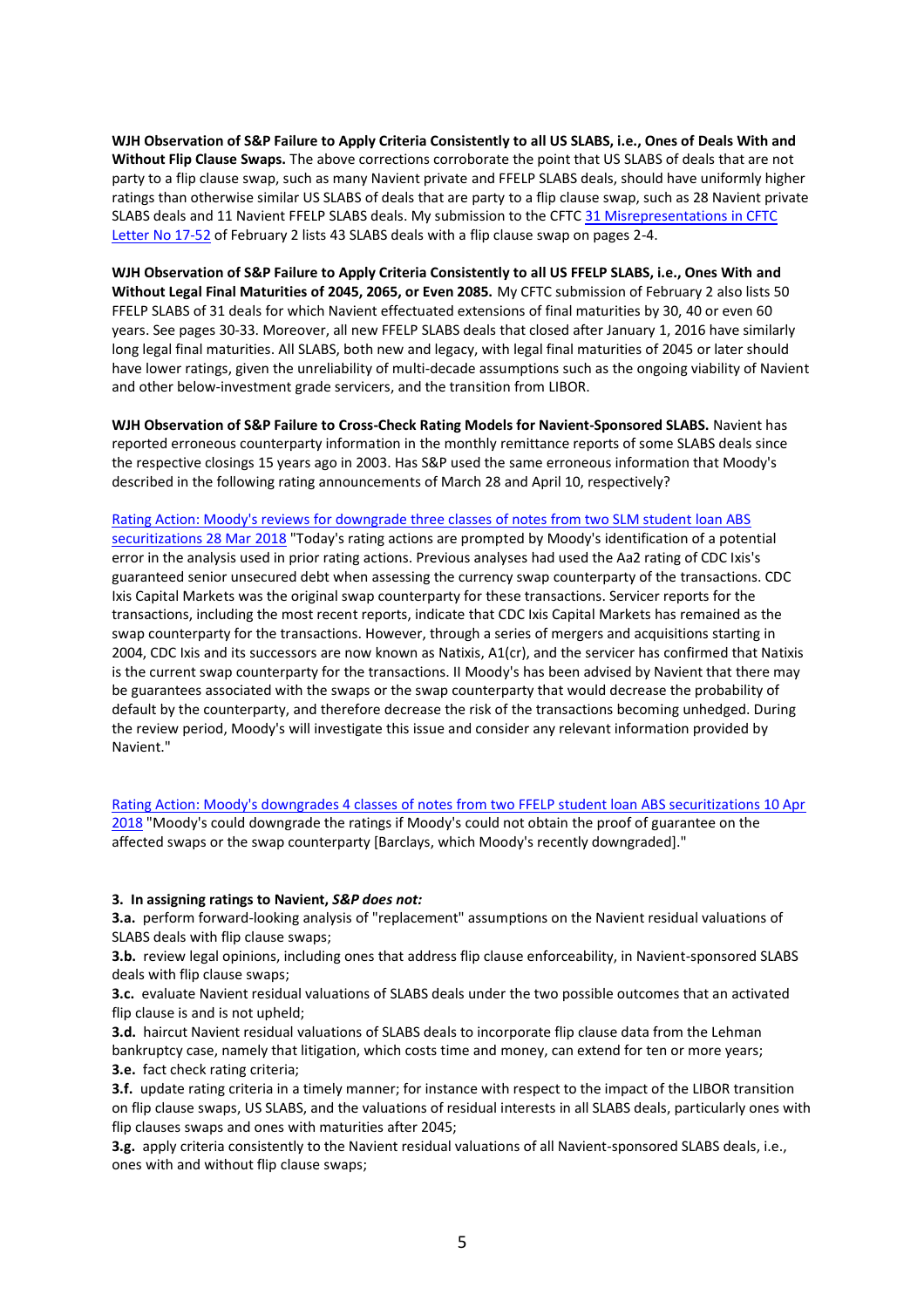**3.h.** impose consistency on the respective rating models of Navient and of Navient-sponsored SLABS so that all input the same assumptions and data. In some instances, output from one model should be input to another. For example, output of residual valuations from models of Navient-sponsored SLABS deals that properly assess poor replacement prospects should be input to the S&P model of Navient assets and earnings; **3.i.** challenge Navient valuations of SLABS residual interests for the years 2015 (when the US swap margin rules were adopted), 2016 (when the US swap margin rules had no exemptions), and 2017 to the present date (after the CFTC exempted *some* amended legacy swaps from *some* provisions pertaining to the variation margin rules);

**3.j.** challenge Navient earnings and earnings projections for 2015 (when the newly adopted US swap margin rules specified that entities such as Navient must post initial margin against all exposures, i.e., the sum of both corporate positions and flip clause swaps in SLABS deals, by 2020) and for 2016 to the present date (the swap margin rules still specify that Navient must post initial margin against all corporate and SLABS deal exposures by 2020).

**3.k.** challenge Navient valuations of SLABS residuals in deals that are projected to incur maturity defaults and in deals that have extended legal final maturities to avoid maturity defaults, e.g., with respect to the LIBOR transition; or

**3.l.** consider whether Navient might have violated securities laws or other laws in valuing residual interests in SLABS deals with flip clause swaps or in SLABS deals with maturity concerns for 2015, 2016, 2017, and to the present date.

**An excerpt from Mr. Carroll's email response of January 10 corroborated the points that S&P does not fact check rating criteria**, apply them consistently to all Navient-sponsored SLABS, or impose consistency on the respective rating models of the SLABS deals with flip clause swaps and of Navient. "As part of our analysis of Navient, we consider its counterparty credit exposures to swaps counterparties, which we believe are largely mitigated by credit support annexes."

**In fact, credit support annexes** *do not* **largely mitigate the exposure of Navient-sponsored SLABS or of Navient as owner of the respective residual interests to the credit exposures to the respective counterparties such as Barclays, Deutsche Bank, and AIG.** Most obviously, a credit support annex **CANNOT** mitigate the credit exposure that a flip clause presents to Navient-sponsored SLABS and to Navient because a credit support annex and a flip clause each operate in one of two, entirely separate instances that are mutually exclusive. A counterparty posts margin under a credit support annex only when a flip clause swap is in-themoney to a Navient-sponsored SLABS deal, whereas the flip clause is activated only when the swap is out-ofthe-money to the SLABS deal. In essence, the Navient-sponsored SLABS and Navient have **DOUBLE** counterparty exposure under each flip clause swap.

**Moreover, a credit support annex** *does not* **ensure that a counterparty will post margin to a Navientsponsored SLABS deal** even when its swap is in-the-money. A counterparty has several, rating agency endorsed ways to avoid ever posting margin. For a start, a credit support annex generally specifies that a counterparty *does not post margin* until downgraded to a comparatively weak level such as low investment grade. The specification of a counterparty assessment or other measure as the margin posting trigger, rather than an issuer rating, lowers the effective rating still further to below investment grade. (S&P also fails to tie the impact of counterparty assessments, which rest on the assumption of government support, to the ratings of the respective sovereign.) Lastly, a credit support annex often allows even a below investment grade counterparty to avoid posting margin indefinitely by obtaining rating agency approval.

**Similarly, the very dubious S&P assumption of "replacement" does not mitigate the exposure of Navientsponsored SLABS or of Navient to the credit exposures of the respective counterparties.** S&P has firsthand experience that downgraded counterparties have replaced themselves in too few instances since 2005 to justify replacement as a dependable mitigation against counterparty exposure. In recognition, S&P should have eliminated the rating benefit that criteria assign to the replacement assumption, applied multi-notch downgrades to SLABS of Navient-sponsored deals that are parties to flip clause swaps, and cut up to USD 5 billion from the valuations of the respective Navient residual interests in the deals. Instead, S&P has preserved replacement as a central prong of criteria, downgraded no Navient-sponsored SLABS (whether for exposure to flip clause swaps, maturities after 2045, or any other reason), and blindly accepted Navient valuations of residual interests at face value rather than evaluate them independently.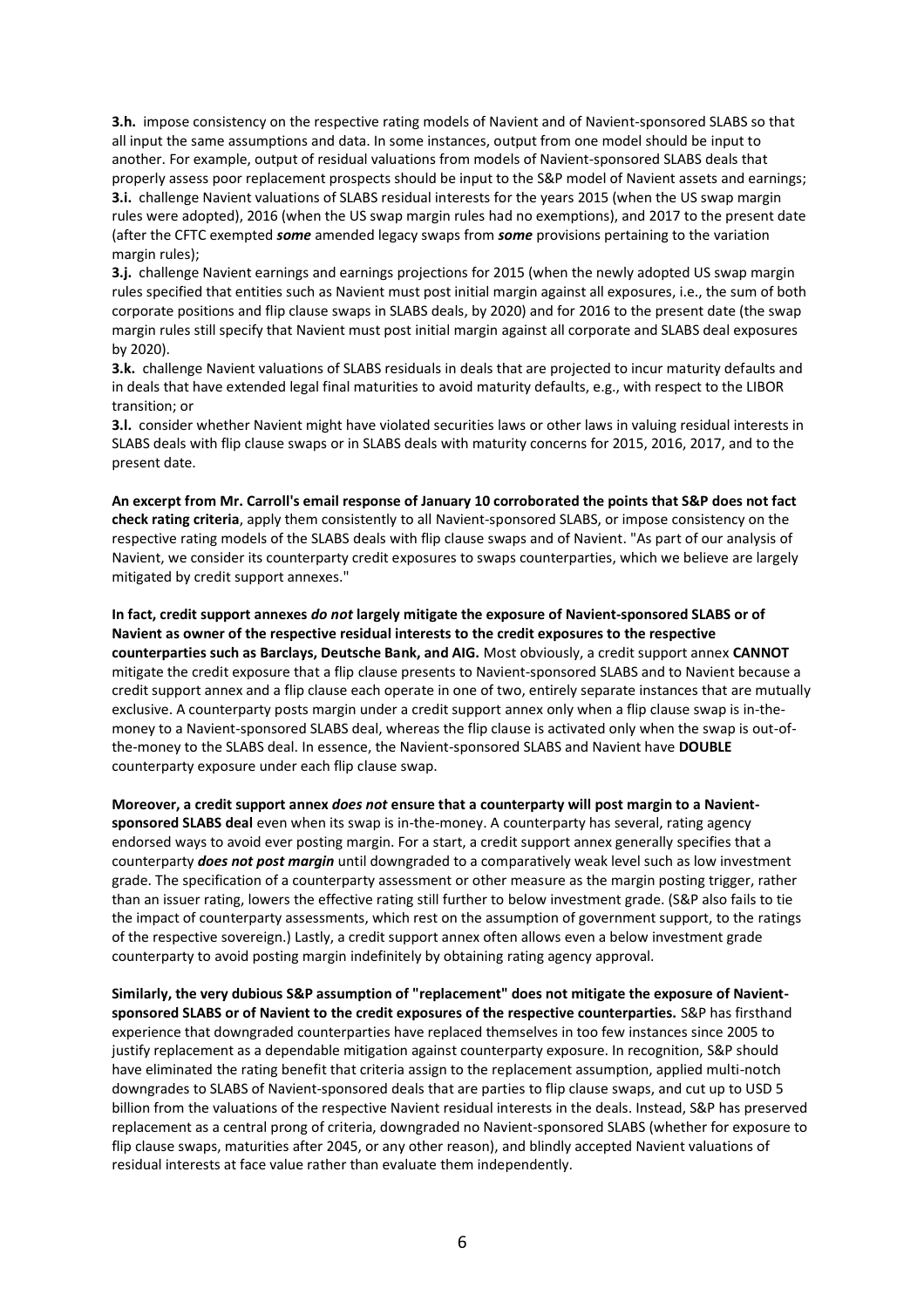**Another part of Mr. Carroll's response of January 10 suggests that S&P analysts are unaware of flip clauses**, are unaware of walkaway provisions, are unaware of the poor replacement prospects for SLABS deals with flip clause swaps, and are unaware that S&P leniency in enabling downgraded counterparties to avoid posting margin against flip clause swaps increases the Navient derivatives exposure. "In addition, we apply a riskweighting to Navient's derivative assets in our risk-adjusted capital framework (RACF), which we use to assess the capital adequacy of banks and certain nonbank financial institutions. Based on our RACF, we believe that Navient has adequate capital." My review of the RACF framework shows it to be fatally deficient, with no mention of the capital deficiency that Navient maintains with respect to its residual interests in each SLABS deal with a flip clause swap.

Mr. Carroll's response also cites and included three S&P swap criteria. The citations and criteria demonstrate singly and collectively that S&P does not fact check, update, or impose consistency on rating criteria. For a start, Mr. Carroll's citations and misrepresentations are as erroneous as those that Mr. Risi made on April 19 and which are enumerated above in today's email. From Mr. Carroll's reply: "For your reference, please find attached our Structured Finance criteria, 'Special-Purpose Vehicle Margin Requirements For Swaps— Methodology And Assumptions', published on Oct. 10, 2017 and two related articles. The new U.S. margin rules are not retroactive, and therefore don't affect swap transactions that SPVs entered into before Sept. 1, 2017."

**The "two related articles," like the criteria, corroborate many points in today's email.** For instance, S&P acknowledged that it has downgraded no SLABS with exposure to flip clause swaps in the following except from one of the articles -- "CFTC No-Action Letter Reduces Concerns on Legacy Swap Replacements in US Structured Finance Transactions" of November 16, 2017. "As a result, we no longer consider that the CFTC margin rules potentially affect our view regarding the replaceability of legacy swaps in U.S. structured finance transactions. Accordingly, we are not proceeding with a review of the approximately 50 U.S. structured finance transactions, previously described in our Oct. 20 publication referenced above."

**Looking forward, S&P states that it will balk at downgrading US SLABS with exposure to flip clause swaps even upon concluding (correctly) that the criteria assumption of "replacement" is untenable.** Following is an excerpt from the second S&P article that Mr. Carroll included in his response -- "Effect of Regulatory Margin Requirements on Legacy Swaps Replacement in US Structured Finance Transactions" of October 20, 2017. "If we assess that, for a specific U.S. structured finance transaction, it is unlikely that the counterparty's replacement commitment could be implemented, the rating on the supported security may no longer exceed the rating on the counterparty solely on the basis of the swap replacement framework. *It is possible, however, that we may conclude that the rating on a security in a U.S. structured finance transaction can still continue to exceed the rating on a swap counterparty if we assess that counterparty default risk is sufficiently covered by credit enhancement in the transaction* [bold italics added]."

**Mr. Carroll's response also reveals other deficiencies in the S&P analysis of Navient, namely that the CFTC Letter No. 17-52 of October 27, 2017 does** *not* **apply to replacement that occurs after a counterparty has defaulted.** "If a swap was entered into prior to Sept. 1, 2017, based on a "no action" letter issued by the Commodities and Futures Trading Commission (CFTC) on Oct. 27, 2017, we now understand that an SPE would not be required to post a margin, following the transfer of a swap to a new counterparty, if the transfer was a result of the original counterparty's contractual commitment to replace itself following a lowering of its rating below a certain level, and the new swap was on substantially similar economic terms to the original swap."

**To educate themselves better, I suggest that Mr. Carroll and all S&P analysts review the Moody's Sector Comment by Edward Manchester "CFTC relief from margining from SPV swaps is credit positive bu narrow in scope" of December 12, 2017.** "The CFTC's no-action position is credit positive as it improves the effectiveness of transfer triggers in structured finance transactions that are affected by variation (but not initial) margin requirement…However, the CFTC's no-action position is expressed to be narrow in scope. In particular, by reference to condition 1 above, *relief will not apply when an SPV enters into a swap with a replacement counterparty following the default of the original counterparty* [italics added]."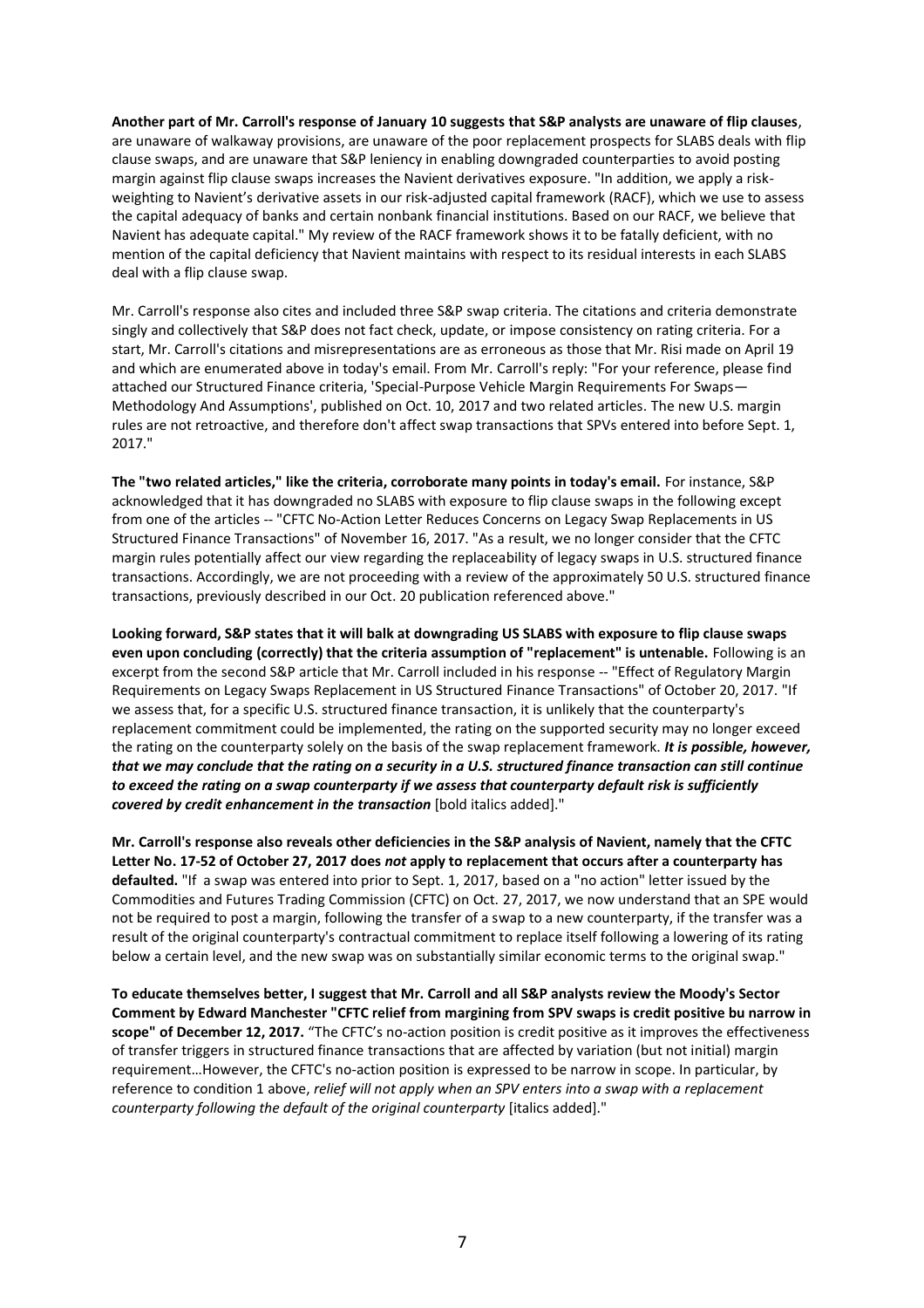Edward Manchester and I worked closely together on flip clause swaps from 2006 until 2010. Like Abe Putney and Dan Curry, Edward has extensive firsthand knowledge about the capital, rating, and ethical deficiencies of flip clauses and of both parties to a flip clause swap. Like S&P analysts, Edward and his Moody's colleagues do their best to ignore the implications of their first hand knowledge. The following is from my submission to the CFTC on the proper capitalization of flip clause swaps "Capital Requirements for Swap Dealers and Major Swap Participants" of May 4, 2017, which is available

at [https://comments.cftc.gov/PublicComments/ViewComment.aspx?id=61196&SearchText.](https://comments.cftc.gov/PublicComments/ViewComment.aspx?id=61196&SearchText) The following excerpt is on pages 44-45. For other analysis of failed replacement, see pages 98-109 and 115-122.

"Edward and I had worked closely on Moody's global methodology for uncleared swaps with RAC provisions and flip clauses (Moody's Hedge Framework) from 2006 until my resignation from Moody's in 2010. From 2006 to the present date, Edward has led Moody's global efforts in formulating adjustments to the methodology for uncleared swaps with RAC provisions and flip clauses and in approving contract templates that providers of these swaps propose. II I apprised Edward and other Moody's colleagues in a 2010 teleconference that one of the major swap counterparties for issuers of US cashflow RMBS — Bear Stearns Financial Products Inc. (BSFP) — had concluded in 2006 that the replacement assumption was not valid for uncleared, balance-guaranteed swaps with RAC provisions and flip clauses…Edward's responded along the lines of 'Well, I wish I had known that in 2006.' This point was valid in 2010 but is a little stale seven years later in 2017."

Best regards,

Bill Harrington 917-680-1465

**----------------**

**From:** Bill Harrington [<wjharrington@yahoo.com>](mailto:wjharrington@yahoo.com) To: "Risi, Mark" [<mark.risi@spglobal.com>](mailto:mark.risi@spglobal.com); ["putneya@sec.gov"](mailto:putneya@sec.gov) [<putneya@sec.gov>](mailto:putneya@sec.gov); ["orolh@sec.gov"](mailto:orolh@sec.gov) [<orolh@sec.gov>](mailto:orolh@sec.gov); ["audinod@sec.gov"](mailto:audinod@sec.gov) [<audinod@sec.gov>](mailto:audinod@sec.gov); ["ombudsman@sec.gov"](mailto:ombudsman@sec.gov) [<ombudsman@sec.gov>](mailto:ombudsman@sec.gov); ["norbergj@sec.gov"](mailto:norbergj@sec.gov) [<norbergj@sec.gov>](mailto:norbergj@sec.gov) **Sent:** Thursday, April 19, 2018 2:46 PM **Subject:** Re: NRSRO Ratings of US CLOs with Flip Clauses but No Margin Posting Provisions

Dear Mr. Risi,

I appreciate your reply, which proves my point. S&P does not abide by its methodologies when assigning ratings to US CLOs with flip clauses in the priorities of payment.

Most obviously, S&P represents that it conducts a forward-looking analysis on all features of a new deal such as ZAIS CLO 8 Ltd./ZAIS CLO 8 LLC. If so, what forward-looking analysis did S&P conduct with respect to the legal opinion on flip clause enforcement, the business plan to enter into a flip clause swap but not a margin posting swap, and manager quality?

S&P also represents that it applies applicable rating methodologies consistently across a given asset class. If so, what forward-looking comparisons did S&P conduct between US CLOs that do and do not have flip clauses in the priorities of payment?

I'll reply at greater length with more examples next week.

Best regards,

Bill Harrington